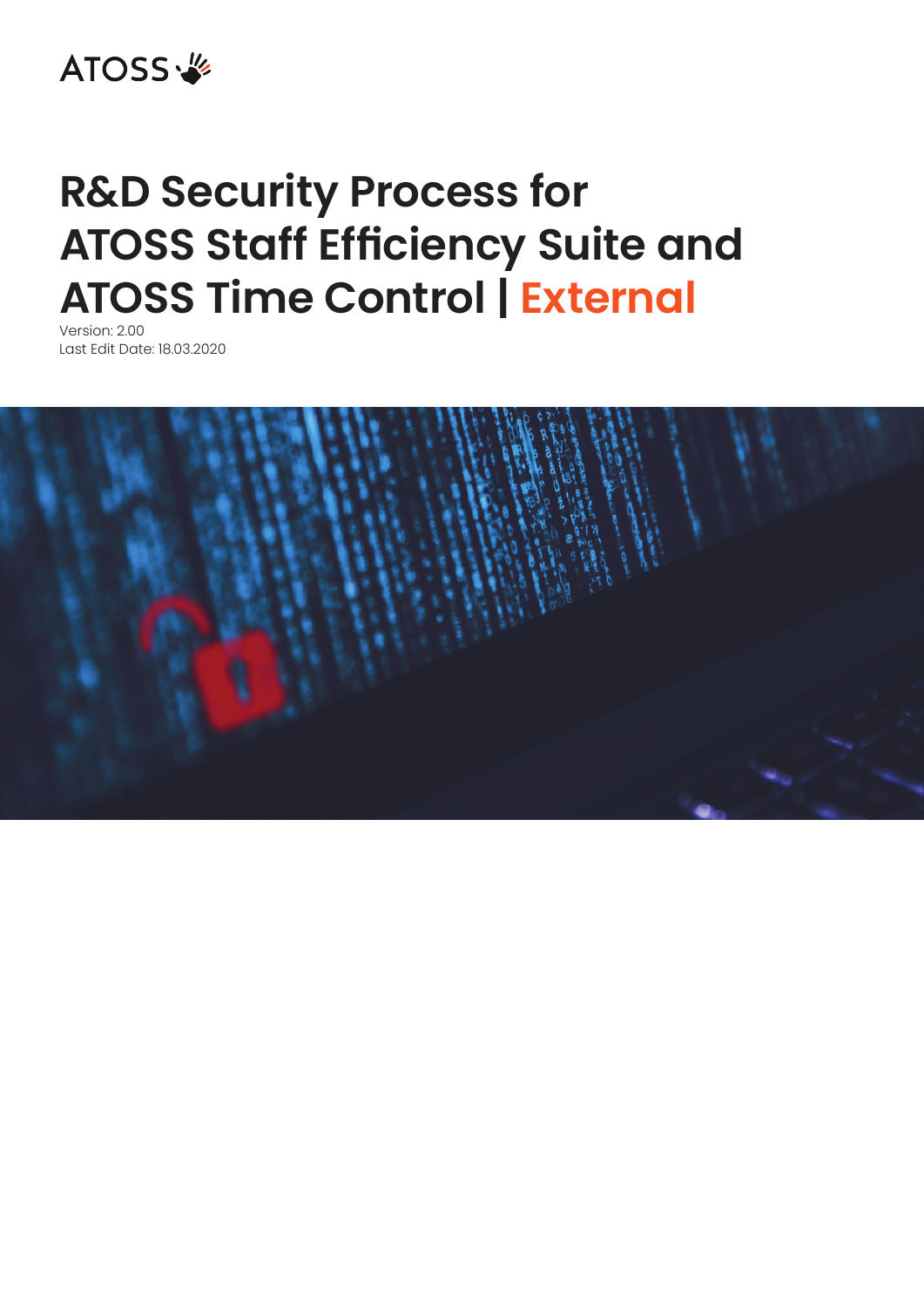

**Disclaimer:** The document focusses on the ATOSS main products ATOSS Staff Efficiency Suite and ATOSS Time Control. It does not include security aspects related to

- **Crewmeister**
- the infrastructure of the ATOSS Cloud Solution
- the ATOSS internal IT infrastructure

#### **Content**

- 0. Preface
- 1. Main standards and recommendations
- 2. Overview About The Security Process
- 3. Identification of Security Issues
	- External Security Audit
	- Internal Security Tests
	- Analyze and Construct Security
- 4. Analyze and Rating along the Security Issue Priority Scheme
- 5. Measures along the Security Response Process
	- Important Update Process
	- Support Feature Process
	- Regular Development Process
- 6. Control and Escalation
- 7. Monitoring: The Security report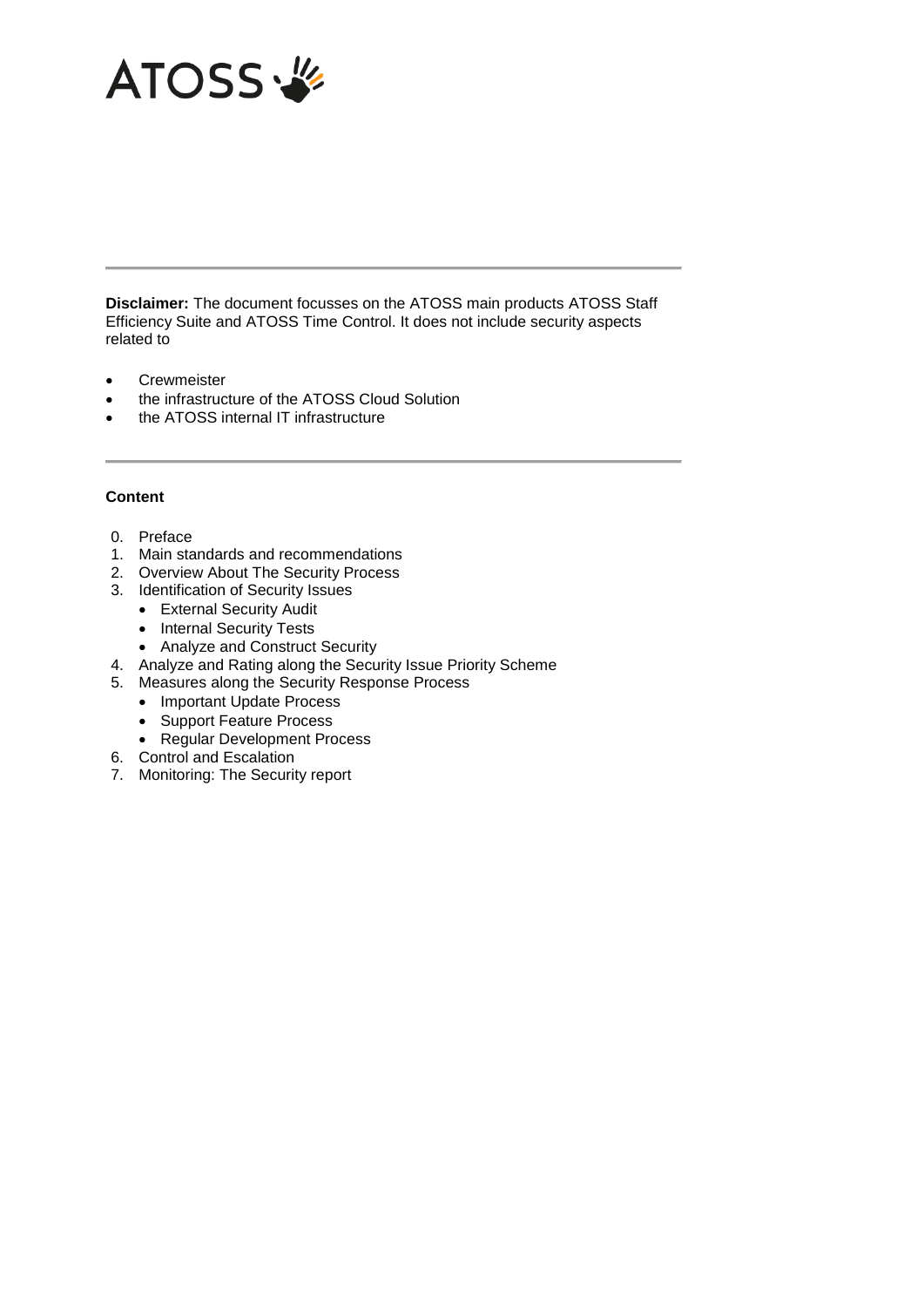

### **0. Preface**

#### **Security is our value**

ATOSS takes the security of its products very seriously, with a comprehensive secure software development life-cycle process and clear quality and security standards for software development. There is a dedicated Security Response Process in place as the most visible evidence of our commitment. The ATOSS R&D team is responsible for investigating all reported security vulnerabilities, working closely with the reporters of vulnerabilities to provide patches. ATOSS informs the customers about the patches and their importance. Since the integrity and security of business operations is crucial for businesses in all industries, ATOSS as a provider of business software is absolutely committed to maintaining the highest possible level of security within its products.

ATOSS encourages the responsible disclosure of security vulnerabilities. If you have detected a vulnerability in one of our software products – either in the latest or in a former product version – please inform us about the issue and send an email to [security@atoss.com.](mailto:security@atoss.com)

#### **Give ATOSS sufficient time to develop suitable fixes**

- Fixing security vulnerabilities can be a long and arduous process as we work to develop a patch, ensure its compatibility with all relevant software versions, run comprehensive tests to ensure that the fixes run well and do not have any sideeffects, and provide it to our customers.
- As a vendor of business software we provide security fixes not only for the latest version, but also for many older versions of our software products. This means that we need to develop and thoroughly test feasible patches for a broad range of product versions, which can take time.

#### **Do not publicize vulnerabilities until ATOSS customers have had time to deploy fixes**

The deployment of patches for ATOSS products is usually more complicated than a software upgrade on a consumer PC. Depending on the nature of the vulnerability, the deployment of patches or updates in some cases requires configuration or deployment tasks with regard to customer internal restriction or processes. Some of our customers follow for example regular patching cycles. Considering these circumstances, we ask all security researchers to give ATOSS customers sufficient time to implement patches in their systems. As a rule of thumb, we suggest respecting an implementation time at customer site of three months once the patch is released by ATOSS. Considering our customer interests, we ask all security researchers to not disseminate any kind of information or tools that would help to exploit the vulnerability during that time.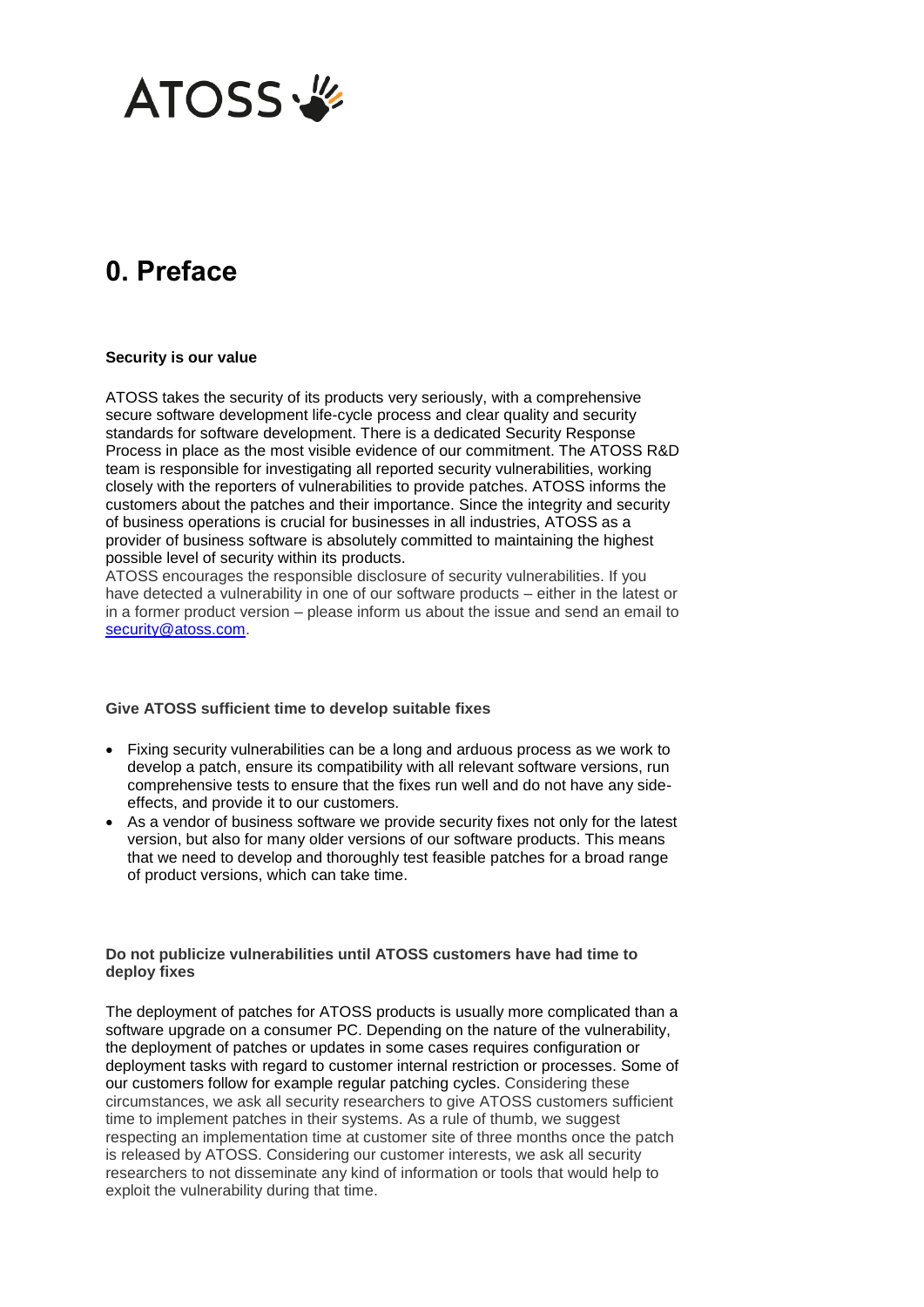

Please also inform the R&D team about all your upcoming public advisories and external presentations with ATOSS product security content via e-mail to [security@atoss.com.](mailto:security@atoss.com) including the intended content at least 3 weeks in advance.

### **1. Main standards and recommendations**

ATOSS uses relevant sources to collect the information regarding security issues and measures to protect applications. Besides information that is published by third party product companies that are used by ATOSS (such as ORACLE, etc.) we mainly focus on the following internationally agreed sources:

- BSI Bundesamt für Sicherheit in der IT: [IT-Grundschutz, Baustein 'APP](https://www.bsi.bund.de/DE/Themen/ITGrundschutz/ITGrundschutzKompendium/bausteine/APP/APP_3_1_Webanwendungen.html)  [Anwendungen', APP 3.1 Webanwendungen'](https://www.bsi.bund.de/DE/Themen/ITGrundschutz/ITGrundschutzKompendium/bausteine/APP/APP_3_1_Webanwendungen.html)
- OWASP [Open Web Application](https://www.owasp.org/) Security Project: Open Web Application **[Security Project](https://www.owasp.org/)**

Their publications are analyzed continuously and thoroughly. Aspects that are applicable to the ATOSS products are examined in detail and followed by measures during the R&D internal product development cycle. Details see below.

### **2. Overview About The Security Process**

The process follows the Standard Risk Management process cycle aspects:

*Identification:* The ATOSS internal Security Process has three components that complement each other:

 Together with an external partner we address the main security issue: creativity and "hacker-"related knowledge. On a regular basis - depending on changes in the technology of our application or findings of our partner we define testing cycles during the QA-Phase of the determined release. Normally these external tests are done on a yearly basis. If necessary they are done more often (*External Security Audit*).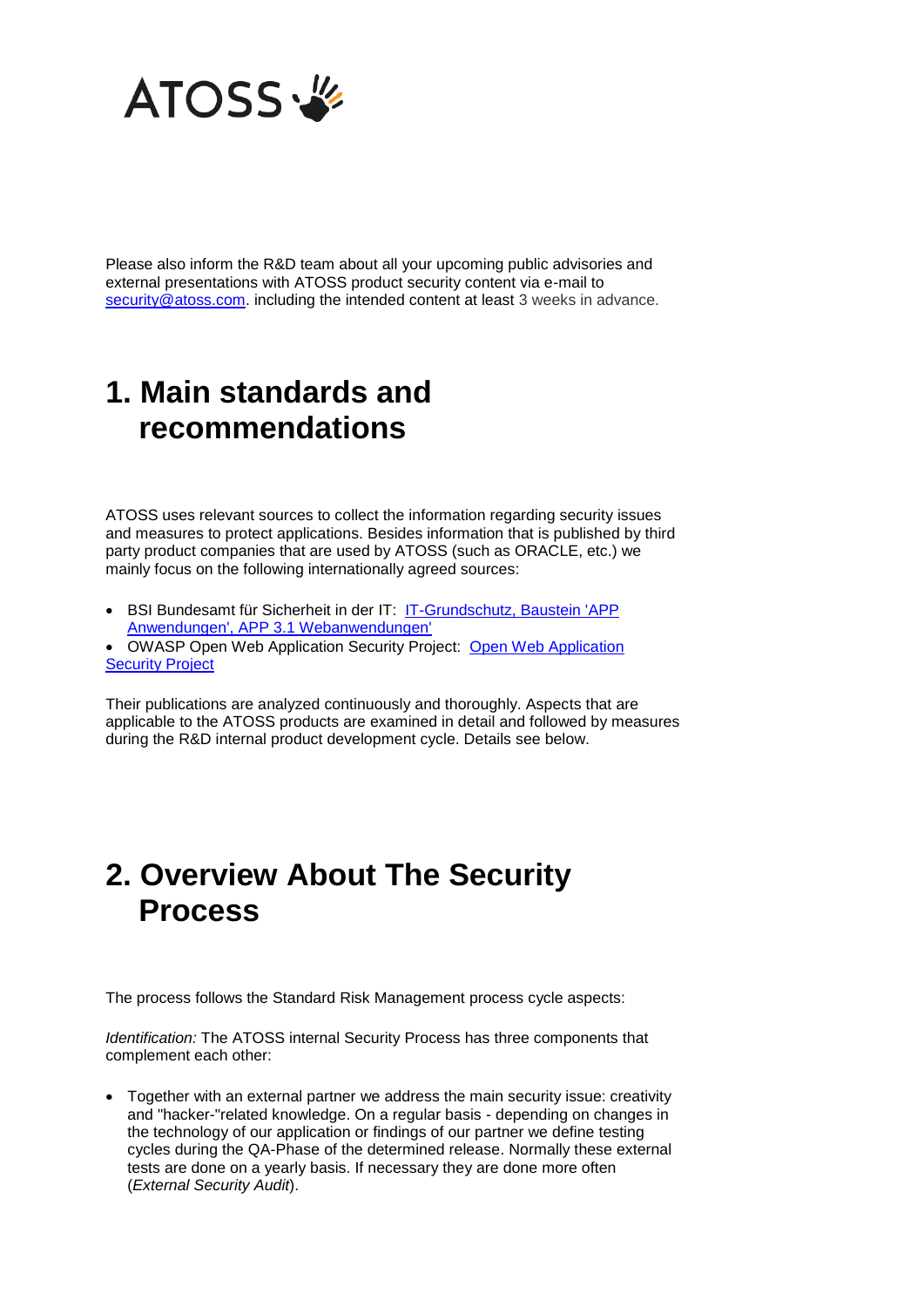

- ATOSS regularly checks our security internally during the dedicated QA-Phase within our 4-month software release cycle by a careful internal security (regression) test based on Industry Standard tools and on manual testing of new security related features (*Internal Security Test*).
- ATOSS constructs security by implementing secure software with regard to the upper mentioned sources (*Construct Security*).

*Analyze and Rating:* All findings are documented and rated using the *Security Issue Priority Scheme* (see below)*.*

*Measures and Control:* Depending on the rating all findings are treated effectively via the *Security Response Process* which consists of the following subprocesses:

- Urgent findings are treated via the *Important Update Process*.
- Relevant findings without the highest urgency which nevertheless need to be treated in a release that is already in development via the *Support Feature Process.*
- All findings that do take more effort, contain relevant risk for existing functionality or are not critical are addressed via the *Regular Release Process.*

*Documentation*: All issues and related results are documented in a *Security Report* which is updated with each release but not delivered explicitely to customers following the BSI Information Policy.

## **3. Identification of Security Issues**

### **External Security Audit**

The goal of this audit is to validate the ATOSS products' security level via independent checks against a "State-of-the-Art" level ('external penetration test'). In case there are findings they are treated according to the *Security Response Process*. This audit takes place in coordination with our external partner as often as the partner - together with the R&D department leads - sees the necessity due to technical changes in the interior or outer world. This is done in balance between expected changes and test invest on both sides. The test is normally coordinated with the internal release cycle in order to allow optimal response times. This means currently the tests take place during the QA-phase of a new release. All findings are rated following the *Security Issue Priority Scheme*.

The audit delivers a test result which is integrated in the *Security Report* which is updated for every release (see below).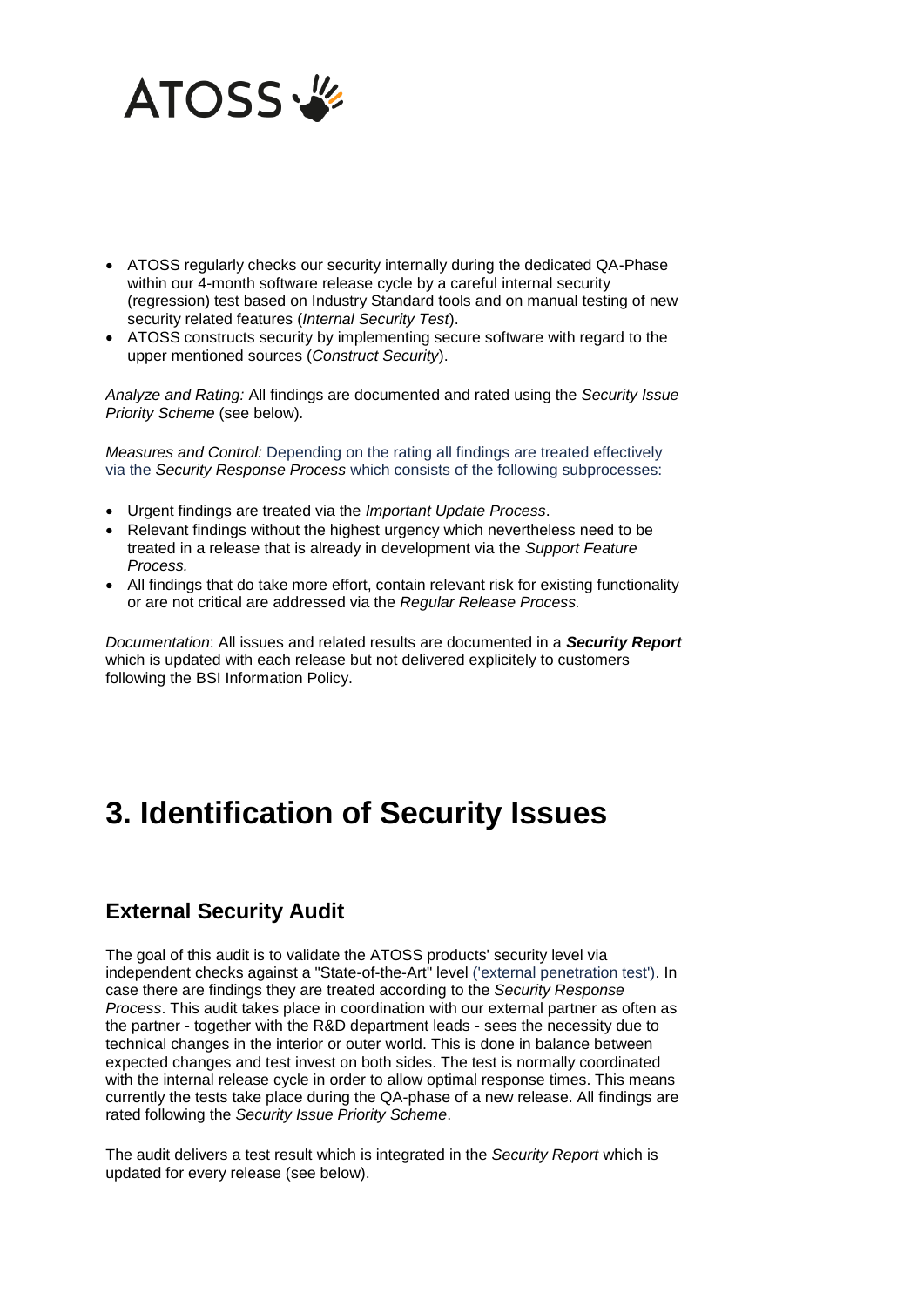

### **Internal Security Tests**

The goal of this test is to validate the ATOSS products' security level within every new release. We are heading for two directions:

- 1. Ensure the existing quality by regression tests. Therefore we use Industry Standard tools like BURP. In case there are findings they are treated according to the *Security Response Process*. This process takes place during the QA phase of every release
- 2. Test new security findings: All findings that are implemented during a release are manually checked and tested by our QA experts. If there are findings they are rated again following the *Security Issue Priority Scheme*.

The test also delivers a test result which is integrated into the *Security Report* which is updated for every release (see below).

### **Analyze and Construct Security**

The goal of this measure is to construct new features in a secure way. Therefore all team members are made sensitive on designing new features to mark all features that may have security impact. The R&D team reviews this and collects all potentially security relevant issues until the beginning of the planning phase of a release. This collection is fed from the following sources:

- Reported security issues from customers or partners
- External security tests ordered by ATOSS
- Relevant newsletters (US Homeland Security, Heise, etc.)
- Public news
- Audit results and penetration test findings performed by customers or partners
- Internally discovered issues
- Automatic tests (CrashtestSecurity, currently on TAI)
- These major information sources are checked regarding the latest security information of the

#### **JAVA and Tomcat environment:**

- o <https://www.oracle.com/security-alerts/>
- o <https://www.us-cert.gov/ncas/alerts>
- o [https://www.cvedetails.com/vulnerability-list/vendor\\_id-93/product\\_id-](https://www.cvedetails.com/vulnerability-list/vendor_id-93/product_id-23642/Oracle-Openjdk.html)[23642/Oracle-Openjdk.html](https://www.cvedetails.com/vulnerability-list/vendor_id-93/product_id-23642/Oracle-Openjdk.html)
- o <https://tomcat.apache.org/security-9.html>
- o Relevant vulnerabilities will result in an issue to update to a newer version
- All **third party libraries** used on client and server side are scanned each release using a standard tool [\(https://owasp.org/www-project-dependency](https://owasp.org/www-project-dependency-check/)[check/\)](https://owasp.org/www-project-dependency-check/) based on the maven dependencies. The results are analysed and libraries to update or replaced are identified.
- Sonar Qube [static code analysis report](http://vm-aragorn:9000/dashboard?id=com.atoss.timecontrol.rap)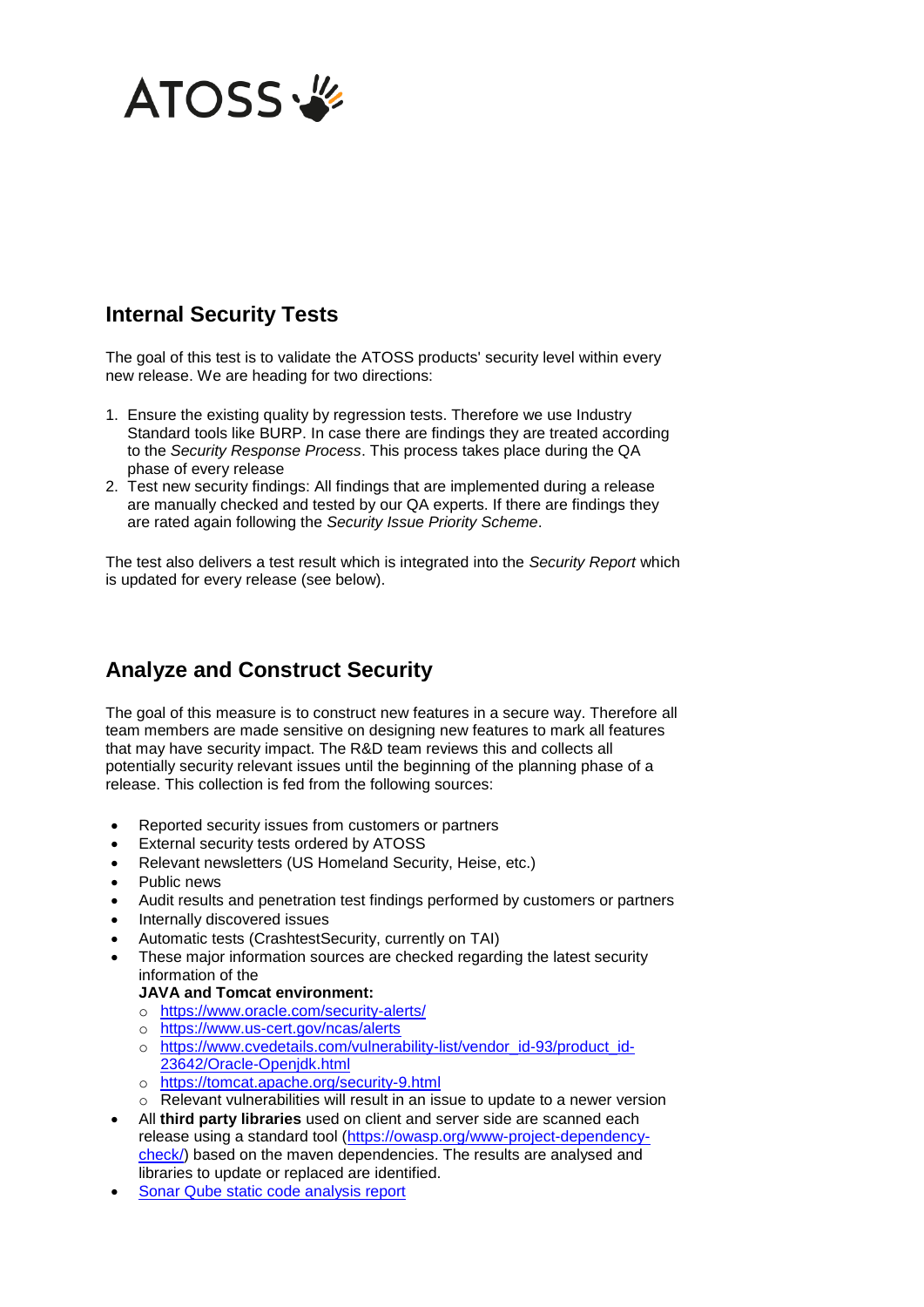

All incoming security issues are analyzed based on the *Security Issue Priority Scheme.* For issues that are planned for a release the technology department gives a clear design proposal, carefully reviews the final design and the technical implementation to ensure a secure and high-Quality implementation. All other issues are collected in a security backlog that is reused for the planning of further releases.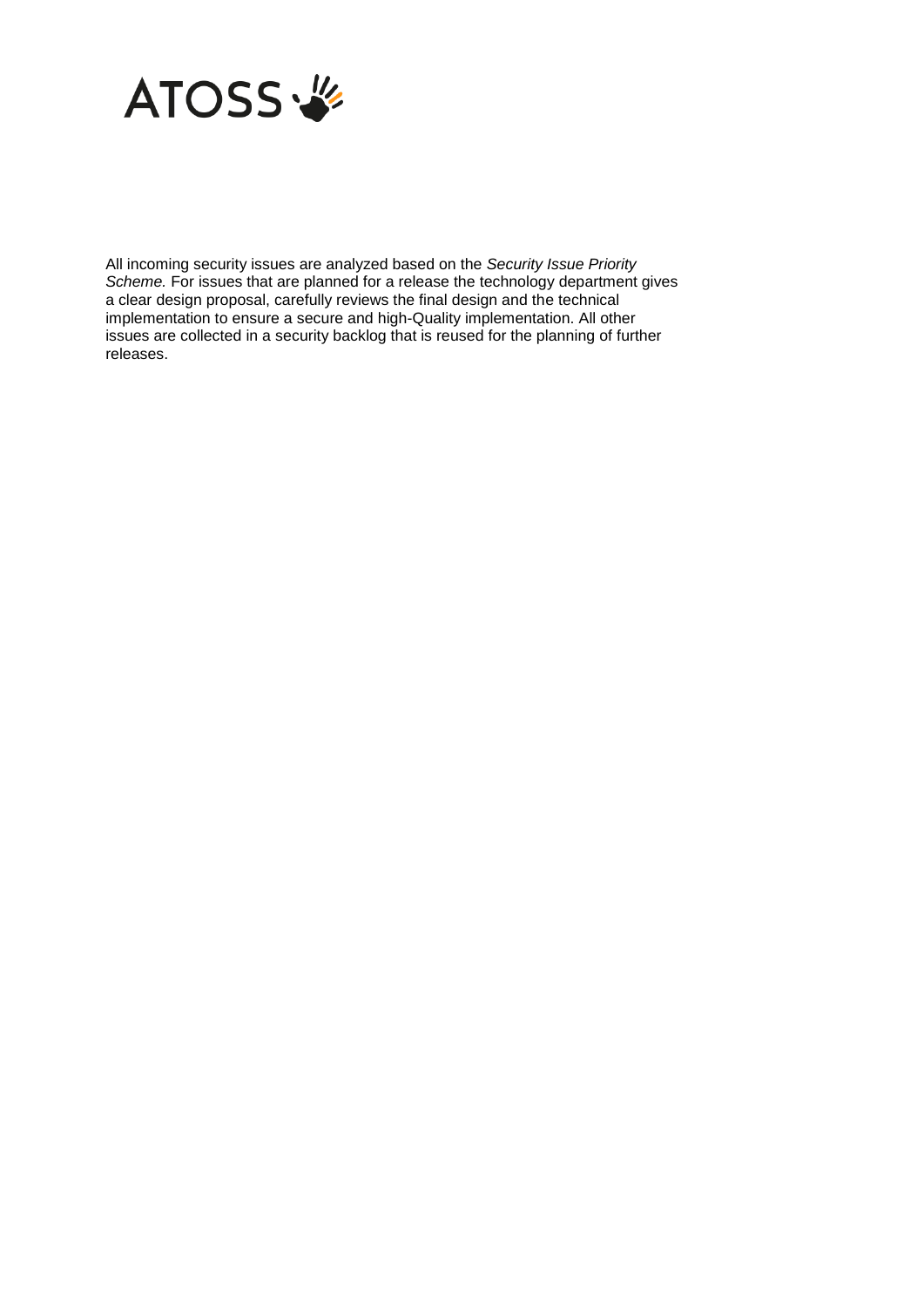

## **4.Analyze and Rating along the Security Issue Priority Scheme**

| <b>Priority</b> | <b>CVSS Range</b><br>(if applicable) | <b>Classification</b>                                                                             | <b>Security</b><br><b>Response</b><br>(Sub)<br><b>Process</b>                               | <b>Customer</b><br><b>Information</b><br>Process*                                                               |
|-----------------|--------------------------------------|---------------------------------------------------------------------------------------------------|---------------------------------------------------------------------------------------------|-----------------------------------------------------------------------------------------------------------------|
| Low             | $0 - 3.9$                            | Hinder the user<br>experience / quality<br>of service<br>No risk of data<br>leaking or data loss. | Consider<br>fixing in one<br>of the next<br>releases<br>(Regular<br>Development<br>Process) | Publish in<br>Release<br>Notes if<br>applicable                                                                 |
| Medium          | $4 - 6.9$                            | e.g. Risk of read<br>access to<br>unauthorized data.                                              | Fix in an<br>upcoming<br>release<br>(Support<br>Feature<br>Process)                         | Publish in<br>Release<br>Notes if<br>applicable                                                                 |
| High            | $7 - 8.9$                            | e.g. Risk of write<br>access to<br>unauthorized data                                              | <b>Fix</b><br>immediately<br>(Important<br>Update<br>Process)                               | Identify<br>affected<br>customers<br>and<br>recommend<br>an update<br>(Important<br>Update<br>process)          |
| Critical        | $9 - 10$                             | e.g. Risk of read /<br>write access beyond<br>the ATOSS system<br>boundaries.                     | Fix<br>immediately<br>(Important<br>Update<br>Process)                                      | Identify<br>affected<br>customers<br>and strongly<br>recommend<br>an update<br>(Important<br>Update<br>process) |

The effective prioritization will consider the risks and the probability that the vulnerability can actually be exploited in the ATOSS Staff Efficiency Suite or ATOSS Time Control.

\* The customers are informed, as soon as a solution for the security issue exists.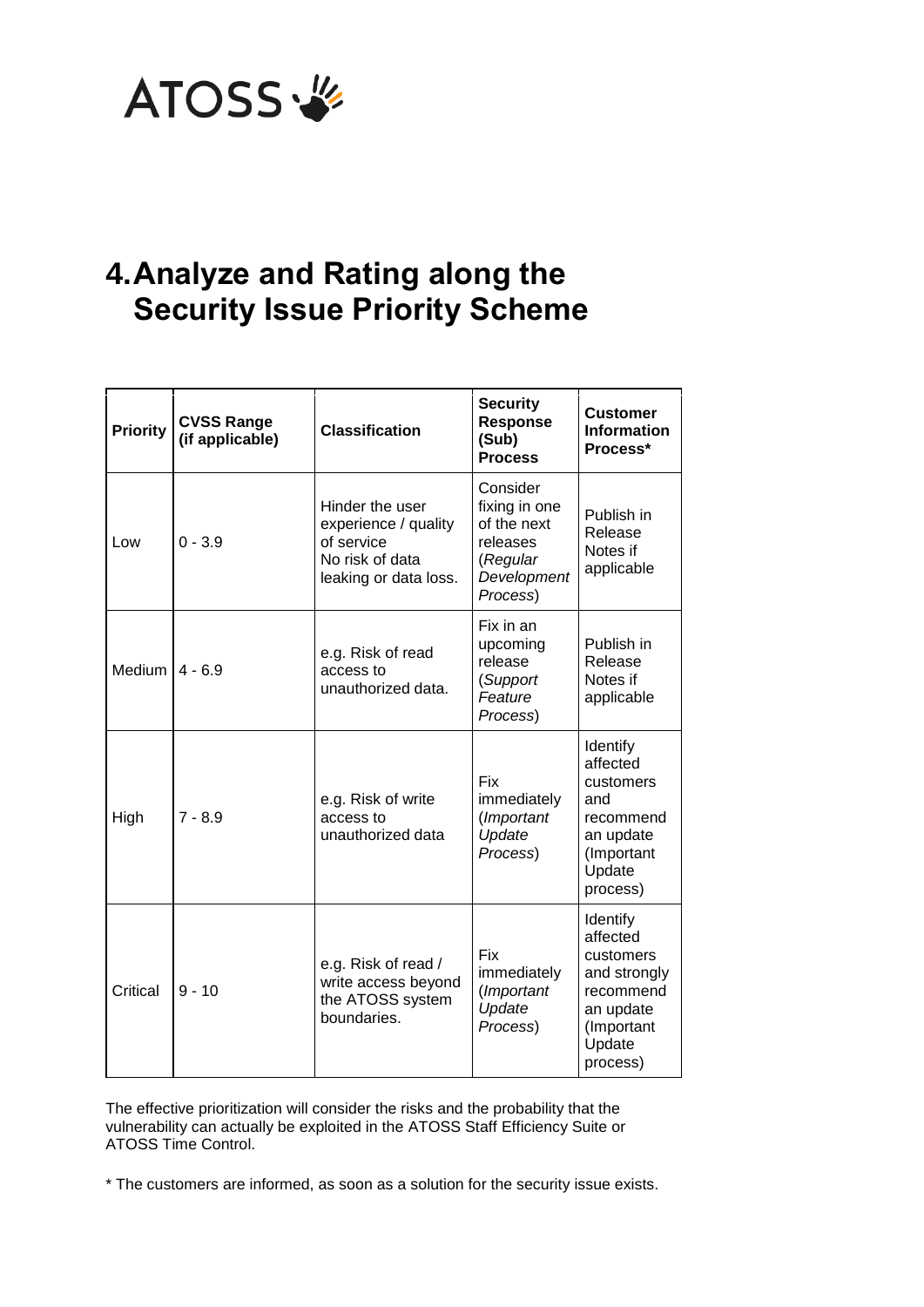

## **5. Measures along the Security Response Process**

#### **Important Update Process**

This solution is identically used for "Critical" and "High" functional issues. All team members in all relevant departments are aware of this process. The handling of the security issue starts at the working day where it was detected and classified accordingly to ensure the fastest possible solution. It contains a detailed description of the effective internal treatment, the build of update- or patch versions, a communication strategy towards affected customers and an offer for support in case the customers needs this. The process is carefully documented and tracked until all affected customers at least confirmed the knowledge about the issue and its fix.

### **Support Feature Process**

This process is used for security issues of the priority 'Medium'. It is integrated in the release and takes care about security issues of minor criticality that need to be treated not only in the next release but also in releases which are currently in development. This means these cases are not postponed to a later release but are critical enough to change the planning of the currently release developed. You may also name this feature a "change" to the current release.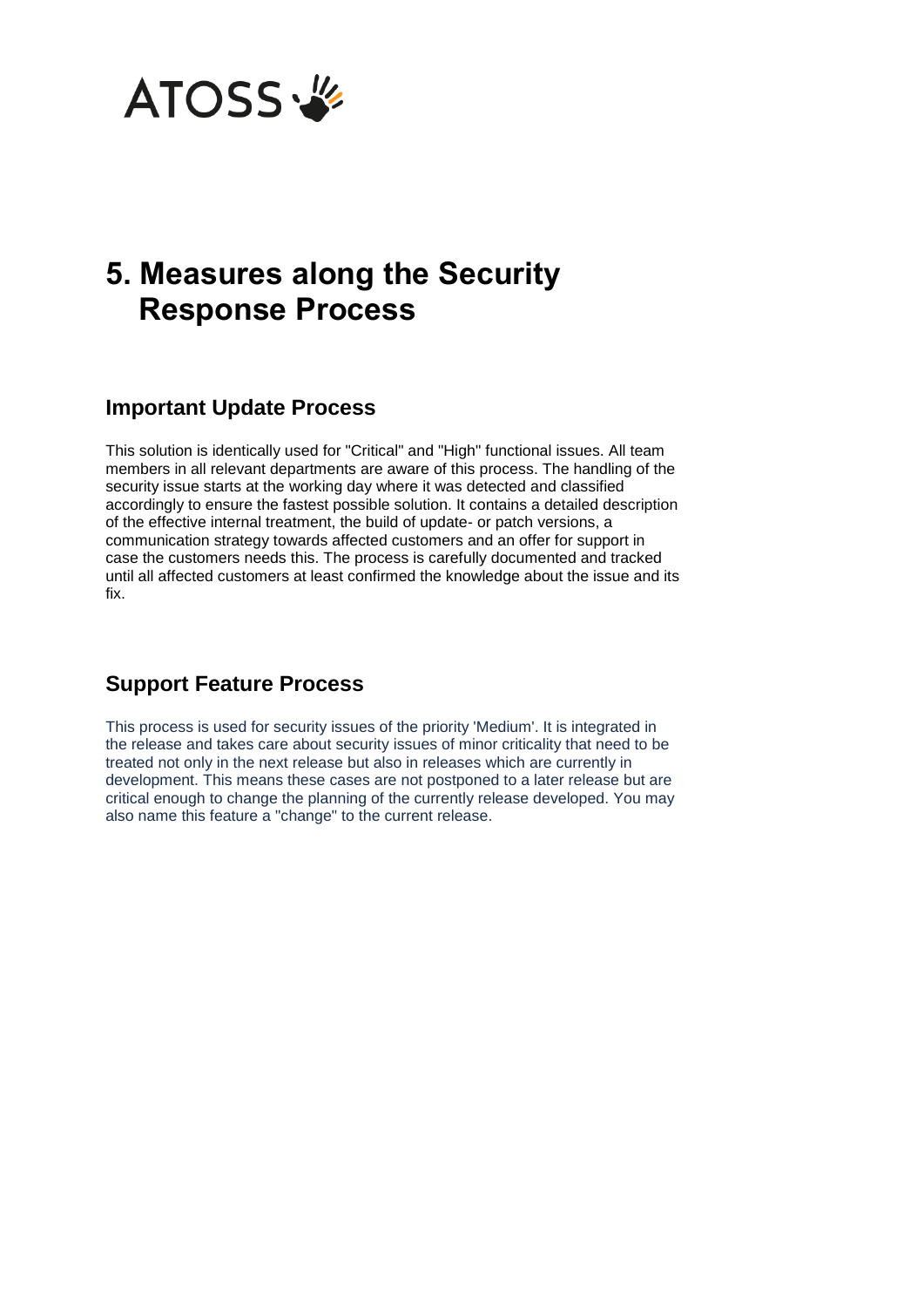

### **Regular Development Process**

This is used for security issues of the priority 'Low'. This means, the feature needs not to be delivered in short time. Therefore the implementation is planned in a standard way. It is added to the backlog of features that are considered due to the "Construct Security" Analysis of the next release (see above). The planning and fixing of these security issues follows the standard 4-month release cycle. All issues planned in a release are collected and documented in a table with the following structure. All features that are plannend and delivered in a release are documented in the same format which is part of the *Security Report*.

| <b>Date</b> | <b>External</b><br><b>Source</b>          | <b>Decision: No</b><br>Risk / not<br>relevant | <b>Risk</b>                                                                                                        | <b>Planned</b><br>for<br><b>Release</b> |
|-------------|-------------------------------------------|-----------------------------------------------|--------------------------------------------------------------------------------------------------------------------|-----------------------------------------|
|             | <source<br><math>1\geq</math></source<br> | <reason></reason>                             | <link bugzilla-issue.<br="" jira="" to=""/> Set the Jira flags 'Security<br>issue' and 'Relevant for<br>security'> | Version                                 |

## **6. Control and Escalation**

All upper mentioned processes do have a clear responsible role which controls the fulfillment of the measure to fix the security issue. For important updates the Head of Product Development is responsible, for the Support Feature Process and the Regular Development Process both the Release Manager is responsible. In case a measure does not have the intended effect there is an escalation report to the Management Board for further measures and decisions. This assures the most effective measures even in case of problems. Further on as a standard process in R&D a feedback and review process is established which checks for possibilities of improvement. This means this security process is reviewed also on a release-based circle.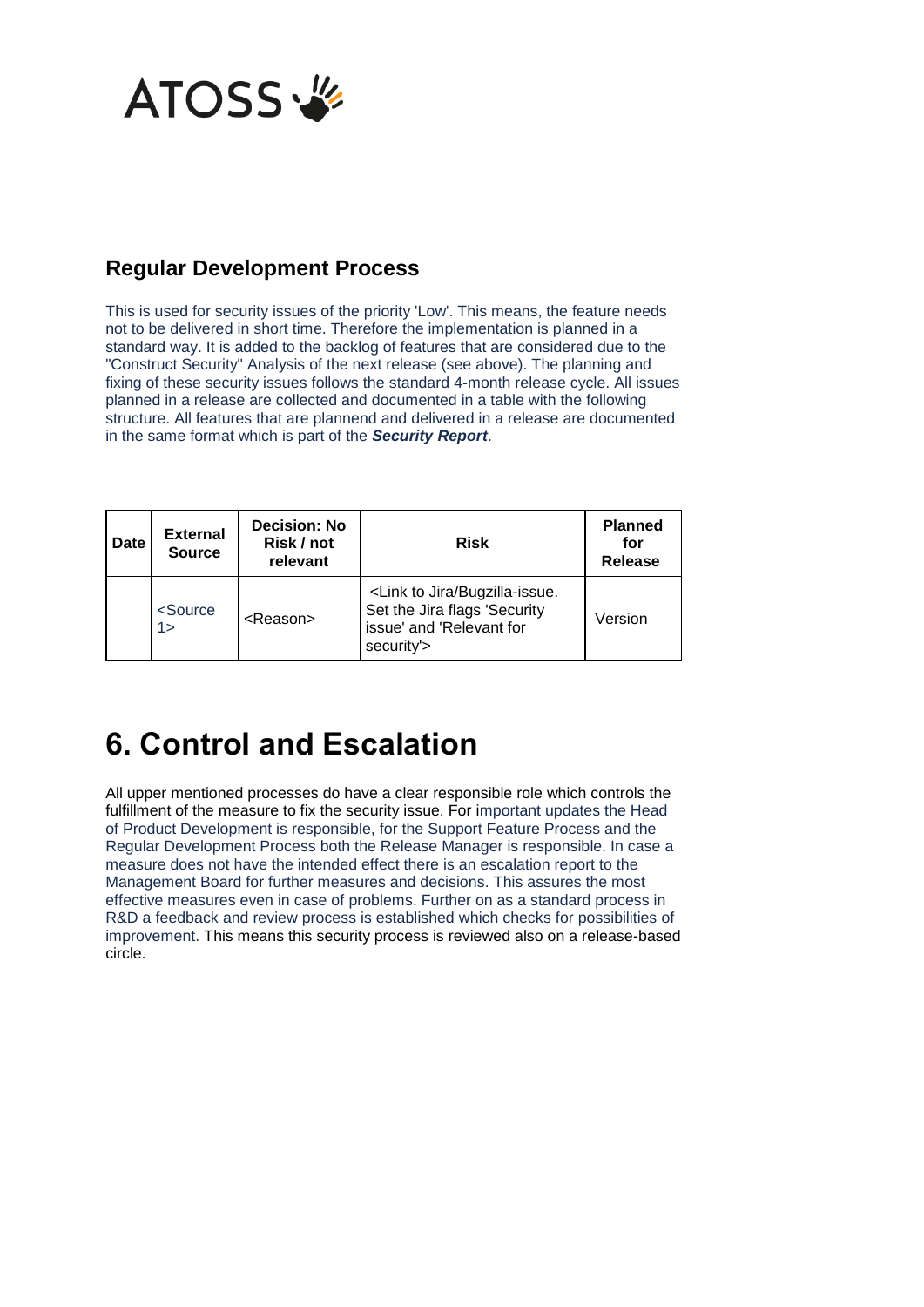

## **7. Monitoring: The Security report**

There is an internal security report for every release for the ATOSS Staff Efficiency Suite and the ATOSS Time Control which collects the upper mentioned results of the analysis, the rating, the measures and the results. Concretely it contains the following sections:

- 1. Features implemented by the regular development process as a table with description and test results
- 2. Findings of internal security regression test and measures
- 3. Findings of external security regression tests and measures
- 4. Diverse aspects like documentation of external findings and resulting important update results